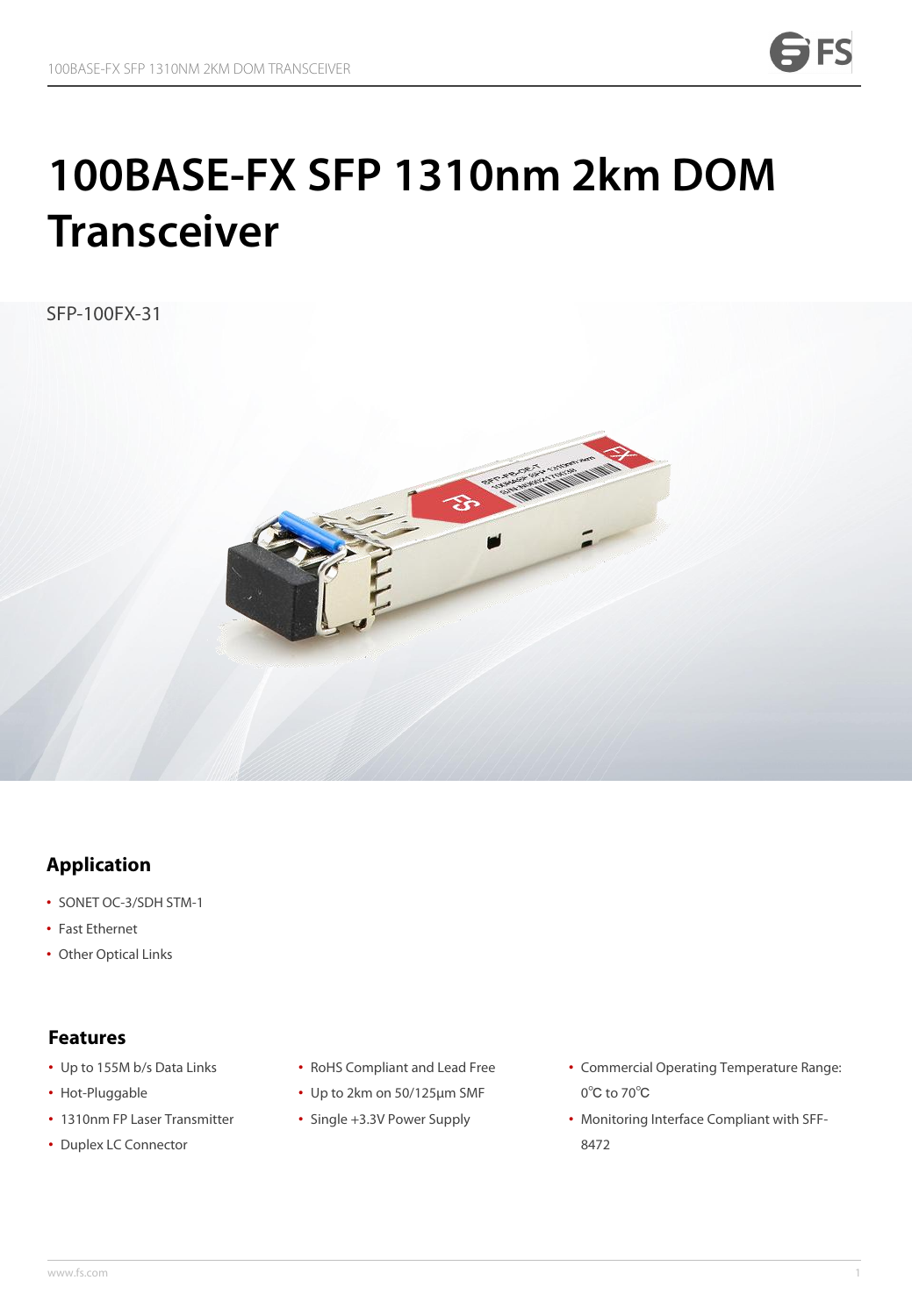### **Description**

The SFP transceivers are high performance, cost effective modules supporting data-rate of 100BASE and 2km transmission distance with MMF. The transceiver consists of three sections: a FP laser transmitter, a PIN photodiode integrated with a trans-impedance preamplifier (TIA) and MCU control unit. All modules satisfy class I laser safety requirements. The transceivers are compatible with SFP Multi-Source Agreement (MSA) and SFF-8472.

### **Product Specifications**

### **I. Absolute Maximum Ratings**

| <b>Parameter</b>                  | Symbol      | Min.        | Typ. | Max.  | <b>Unit</b>  |
|-----------------------------------|-------------|-------------|------|-------|--------------|
| <b>Storage Temperature Range</b>  | $T_{s}$     | $-40$       |      | $+85$ | $^{\circ}$ C |
| <b>Relative Humidity</b>          | <b>RH</b>   | $\mathbf 0$ |      | 85    | $\%$         |
| <b>Supply Voltage</b>             | $V_{cc, R}$ | $-0.5$      |      | $+4$  | $\vee$       |
| <b>Case Operating Temperature</b> | Top         | $\mathbf 0$ |      | 70    | $^{\circ}$ C |

### **II. Recommended Operating Conditions**

| <b>Parameter</b>                  | <b>Symbol</b> | Min. | Typ. | Max. | <b>Unit</b>  |
|-----------------------------------|---------------|------|------|------|--------------|
| <b>Case Operating Temperature</b> | I۰            | 0    |      | 70   | $^{\circ}$ C |
| <b>Supply Voltage</b>             | $V_{CCT, R}$  | 3.0  |      | 3.6  | V            |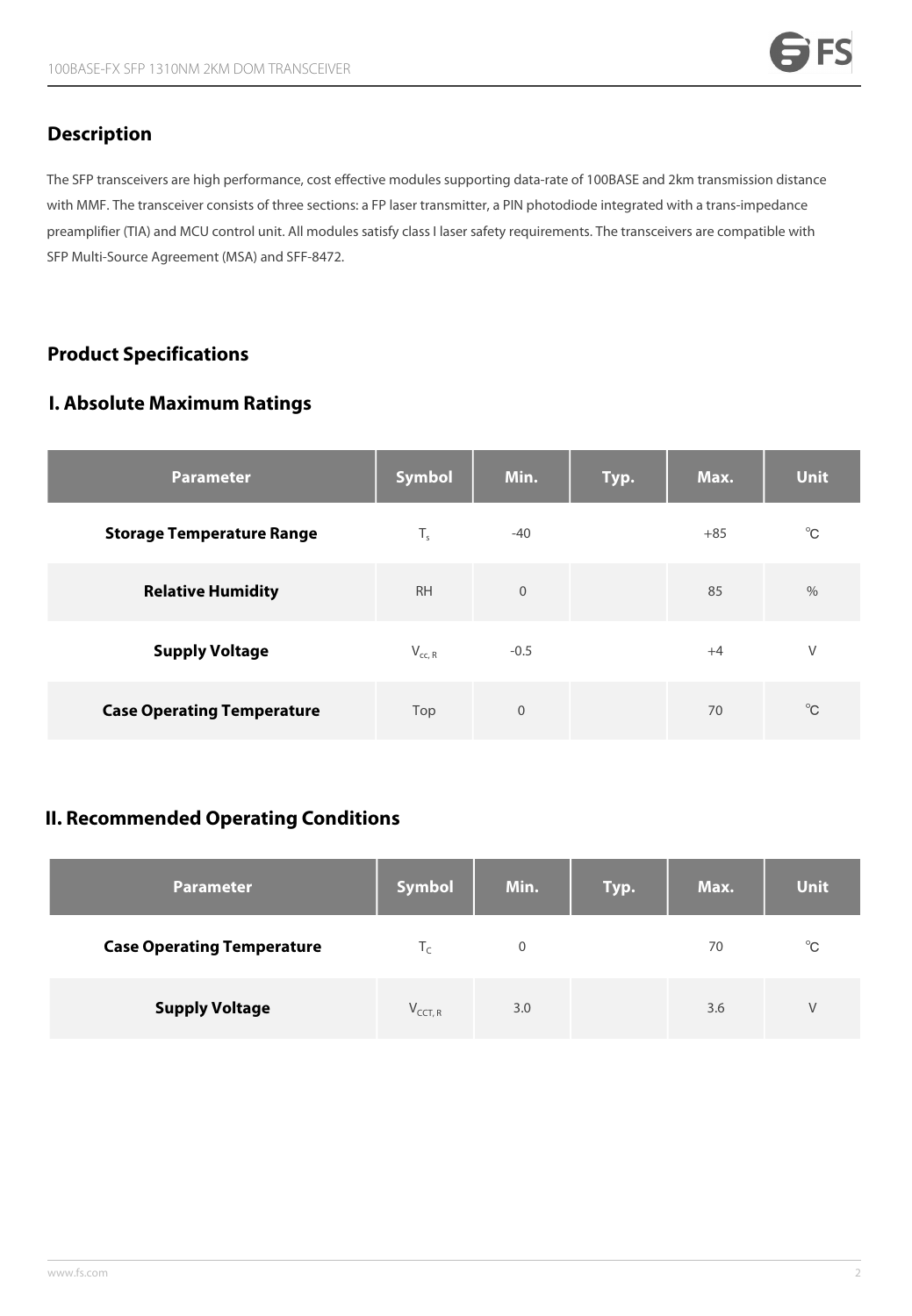## **III. General Specifications**

| <b>Parameter</b>                                            | Symbol      | Min. | Typ.           | Max.      | <b>Unit</b> | <b>Note</b>    |
|-------------------------------------------------------------|-------------|------|----------------|-----------|-------------|----------------|
| <b>Data Rate</b>                                            | <b>BR</b>   |      | 155            |           | Mb/s        |                |
| <b>Bit Error Rate</b>                                       | <b>BER</b>  |      |                | $10 - 12$ |             |                |
| <b>Max.Supported Link Length on</b><br>50/125μm MMF@155Mb/s | <b>LMAX</b> |      | $\overline{2}$ |           | km          | $\mathbf{1}$   |
| <b>Total System Budget</b>                                  | <b>LB</b>   | 13   |                |           | dB          | $\overline{2}$ |

#### **Notes:**

1. Dispersion limited per FC-PI Rev. 13

2. Attenuation of 1dB/km is used for the link length calculations. Distances are indicative only. Please refer to the Optical Specifications in Table IV to calculate a more accurate link budget based on specific conditions in your application.

### **III. Electrical Characteristics**  $(T_{OP} = 0 \text{ to } 70 \text{ }^{\circ}\text{C}, V_{CC} = 3.0 \text{ to } 3.60 \text{ Volts})$

| <b>Parameter</b>                     | <b>Symbol</b>              | Min.                       | Typ. | Max.          | <b>Unit</b> | <b>Note</b>  |
|--------------------------------------|----------------------------|----------------------------|------|---------------|-------------|--------------|
| <b>Supply Voltage</b>                | $V_{cc}$                   | 3.0                        | 3.30 | 3.60          | V           |              |
| <b>Supply Current</b>                | $\mathsf{I}_{\mathsf{cc}}$ |                            |      | 300           | mA          |              |
| <b>Inrush Current</b>                | I <sub>sure</sub>          |                            |      | $I_{cc} + 30$ | mA          |              |
| <b>Maximum Power</b>                 | $P_{max}$                  |                            |      | 1.0           | W           |              |
|                                      |                            | <b>Transmitter Section</b> |      |               |             |              |
| <b>Input Differential Impedance</b>  | $R_{in}$                   | 90                         | 100  | 110           | ${\sf W}$   | $\mathbf{1}$ |
| <b>Single Ended Data Input Swing</b> | $V_{inp}$                  | 200                        |      | 1200          | mVpp        |              |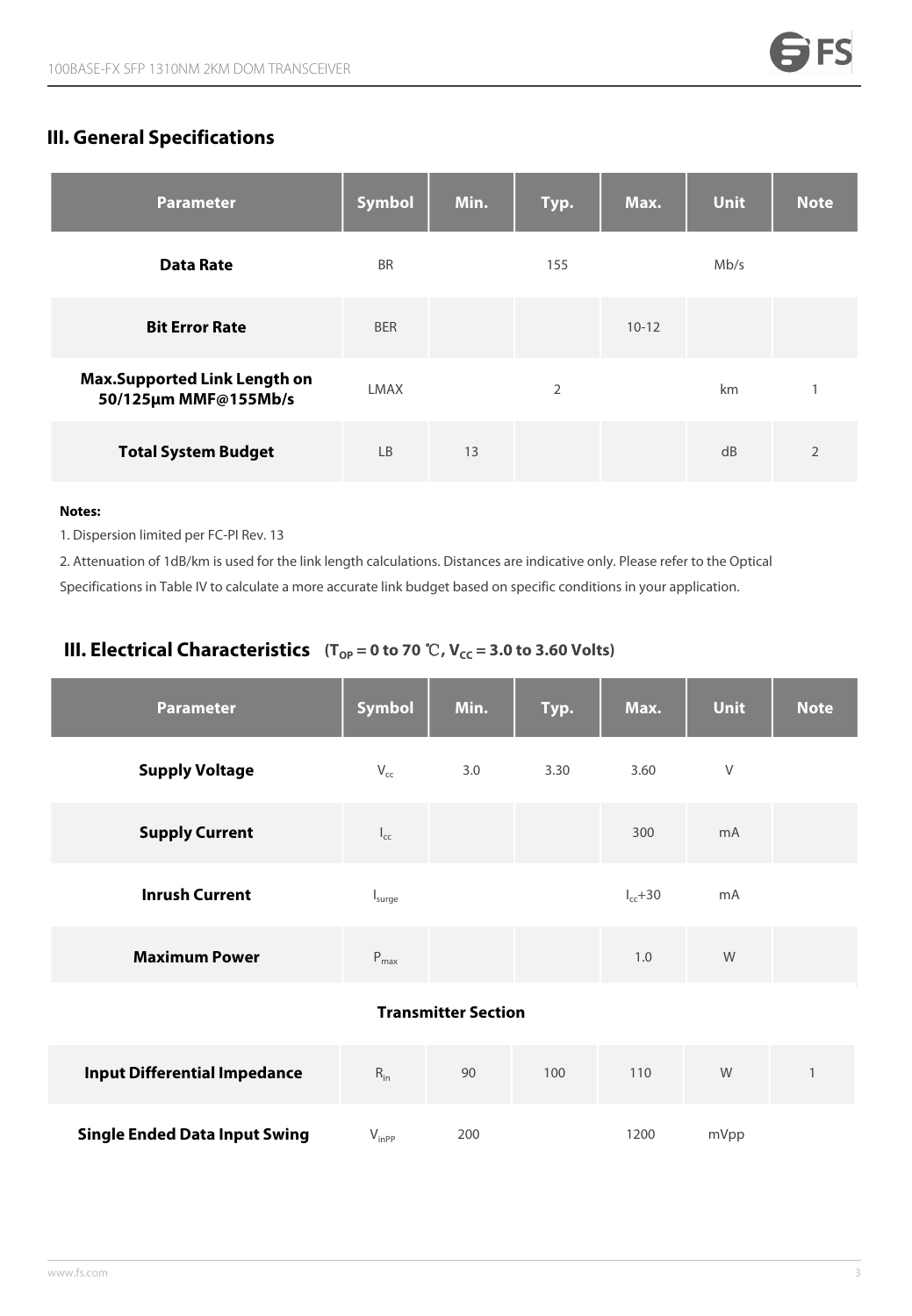| <b>Parameter</b>                    | Symbol       | Min.          | Typ. | Max.                  | <b>Unit</b> | <b>Note</b> |
|-------------------------------------|--------------|---------------|------|-----------------------|-------------|-------------|
| <b>Transmit Disable Voltage</b>     | $V_D$        | $V_{cc}$ –1.3 |      | $V_{cc}$              | V           | 2           |
| <b>Transmit Enable Voltage</b>      | $V_{EN}$     | $V_{ee}$      |      | $V_{\text{ee}} + 0.8$ | V           |             |
| <b>Transmit Disable Assert Time</b> | $T_{desert}$ |               |      | 10                    | us          |             |

|                                       |                           | <b>Receiver Section</b> |                |        |                |
|---------------------------------------|---------------------------|-------------------------|----------------|--------|----------------|
| <b>Single Ended Data Output Swing</b> | $V_{\text{out,pp}}$       | 300                     | 1000           | mV     | 3              |
| <b>Data Output Rise Time</b>          | $\mathsf{t}_{\mathsf{r}}$ |                         | 1300           | ps     | $\overline{4}$ |
| <b>Data Output Fall Time</b>          | $t_f$                     |                         | 1300           | ps     | $\overline{4}$ |
| <b>LOS Fault</b>                      | $V_{\text{los fault}}$    | $V_{cc}$ -0.5           | $V_{CC\_host}$ | $\vee$ | 5              |
| <b>LOS Normal</b>                     | $V_{\text{los norm}}$     | $\rm V_{ee}$            | $V_{ee}$ +0.5  | $\vee$ | 5              |
| <b>Power Supply Rejection</b>         | <b>PSR</b>                | 100                     |                | mVpp   | 6              |

#### **Notes:**

- 1. AC coupled.
- 2. Or open circuit.
- 3. Into 100 ohm differential termination.
- 4. 20 80 %
- 5. LOS is LVTTL. Logic 0 indicates normal operation; logic 1 indicates no signal detected.

6. All transceiver specifications are compliant with a powersupply sinusoidal modulation of 20 Hz to 1.5MHz up to specified value applied through the power supply filtering network shown on page 23 of the Small Form-factor Pluggable (SFP) Transceiver Multi-Source Agreement (MSA), September 14, 2000.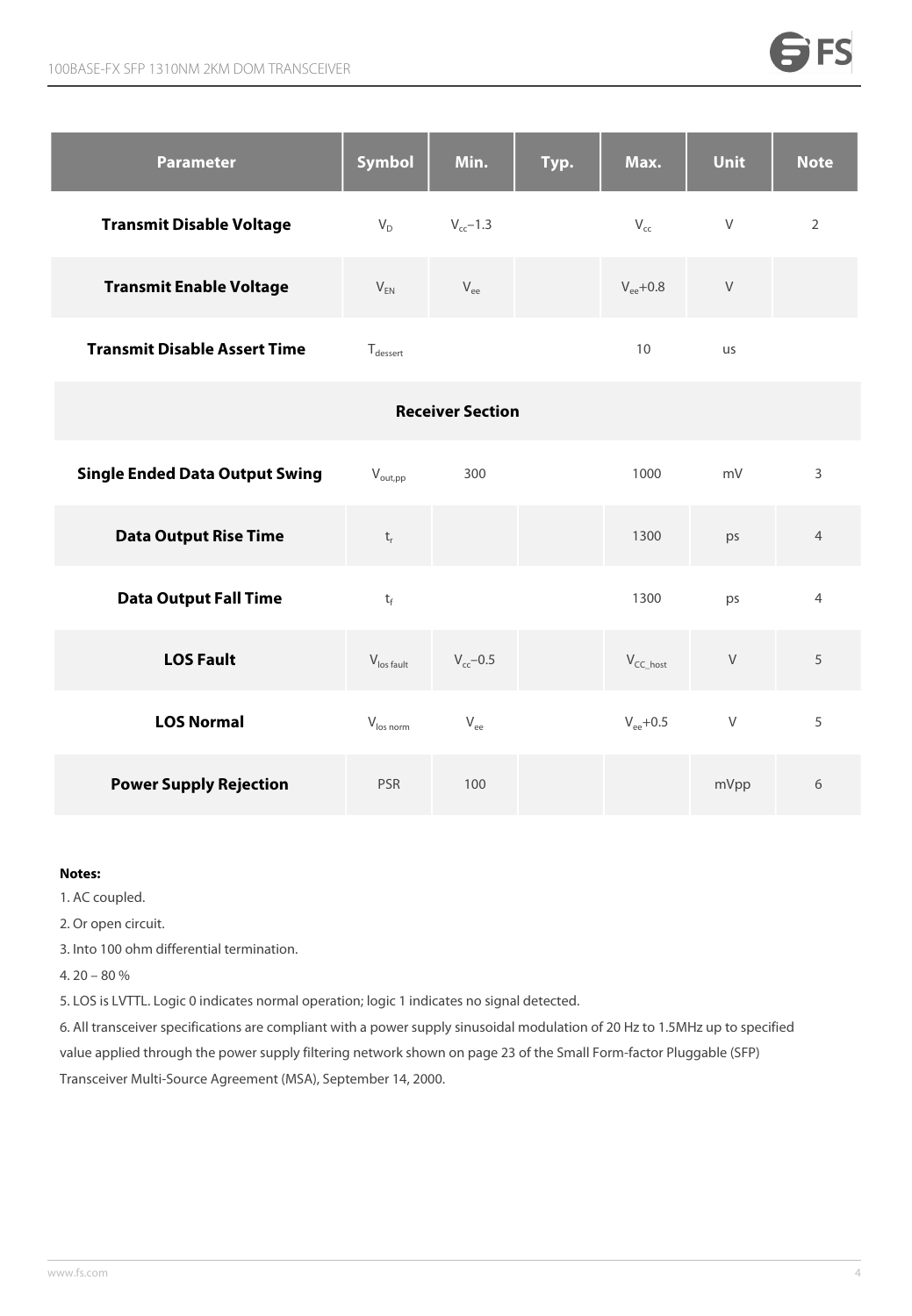### **IV.Optical Characteristics**  $(T_{\text{OP}} = 0 \text{ to } 70 \text{ }^{\circ}\text{C}$ ,  $V_{\text{CC}} = 3.0 \text{ to } 3.60 \text{ Volts})$

| <b>Parameter</b>                   | Symbol                     | Min.                                                   | Typ.           | Max.        | Unit       | <b>Note</b>    |  |  |
|------------------------------------|----------------------------|--------------------------------------------------------|----------------|-------------|------------|----------------|--|--|
|                                    | <b>Transmitter Section</b> |                                                        |                |             |            |                |  |  |
| <b>Center Wavelength</b>           | $\lambda_{\rm c}$          | 1270                                                   | 1310           | 1360        | nm         | $\mathbf{1}$   |  |  |
| <b>Spectral Width</b>              | $\sigma$                   |                                                        |                | 3           | nm         |                |  |  |
| <b>Optical Output Power</b>        | $P_{\text{out}}$           | $-15$                                                  |                | $\mbox{-}8$ | dBm        | $\overline{2}$ |  |  |
| <b>Optical Rise/Fall Time</b>      | $t_r/t_f$                  |                                                        |                | 1300        | ps         | 3              |  |  |
| <b>Extinction Ratio</b>            | ER                         | 9.2                                                    |                |             | dB         |                |  |  |
| <b>Eye Mask for Optical Output</b> |                            | Compliant with Eye Mask Defined in IEEE 802.3 Standard |                |             |            |                |  |  |
|                                    |                            | <b>Receiver Section</b>                                |                |             |            |                |  |  |
| <b>Optical Input Wavelength</b>    | $\mathbf{I}$               | 1100                                                   |                | 1670        | nm         |                |  |  |
| <b>Receiver Overload</b>           | $\mathsf{P}_\mathsf{ol}$   |                                                        |                | $-3$        | dBm        | 4.5            |  |  |
| <b>RX Sensitivity</b>              | Sen                        |                                                        |                | $-34$       | dBm        | 4.5            |  |  |
| <b>RX_LOS Assert</b>               | LOS <sub>A</sub>           | $-44$                                                  |                |             | dBm        |                |  |  |
| <b>RX_LOS Deassert</b>             | LOS <sub>D</sub>           |                                                        |                | $-36$       | dBm        |                |  |  |
| <b>RX_LOS Hysteresis</b>           | LOS <sub>H</sub>           |                                                        | $\overline{2}$ | $2.5\,$     | ${\sf dB}$ |                |  |  |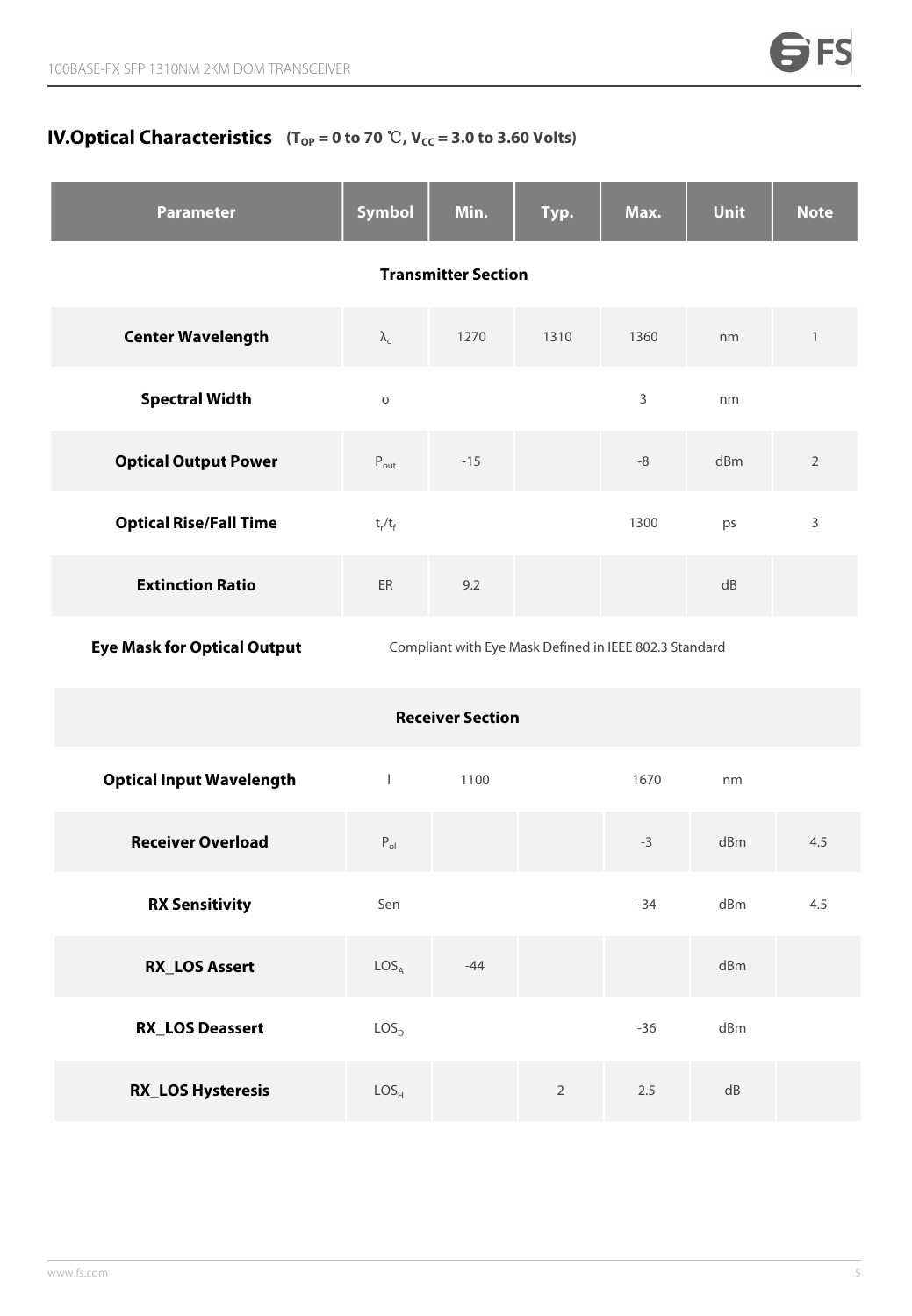#### **Notes:**

- 1. Also specified to meet curves in FC-PI 13.0 Figures 18 and 19, which allow trade-off between wavelength spectral width.
- 2. Class 1 Laser Safety per FDA/CDRH and EN (IEC) 60825 regulations.
- 3. Unfiltered, 20-80%. Complies with IEEE 802.3 (Gig. E), FC 1x and 2x eye masks when filtered.
- 4. Measured with conformance signals defined in FC-PI 13.0 specifications.
- 5. Measured with PRBS 231 -1at 10-12 BER

### **V. Digital Diagnostic Monitor Characteristics**

| <b>Parameter</b>                             | <b>Symbol</b> | Min.   | Max. | <b>Unit</b> |
|----------------------------------------------|---------------|--------|------|-------------|
| <b>Temperature Monitor Absolute Error</b>    | DMI_Temp      | $-3$   | 3    | degC        |
| <b>Laser Power Monitor Absolute Error</b>    | DMI TX        | $-3$   | 3    | dB          |
| <b>RX Power Monitor Absolute Error</b>       | DMI RX        | $-3$   | 3    | dB          |
| <b>Supply Voltage Monitor Absolute Error</b> | DMI_VCC       | $-0.1$ | 0.1  | $\vee$      |
| <b>Bias Current Monitor Absolute Error</b>   | DMI_Ibias     | $-10%$ | 10%  | mA          |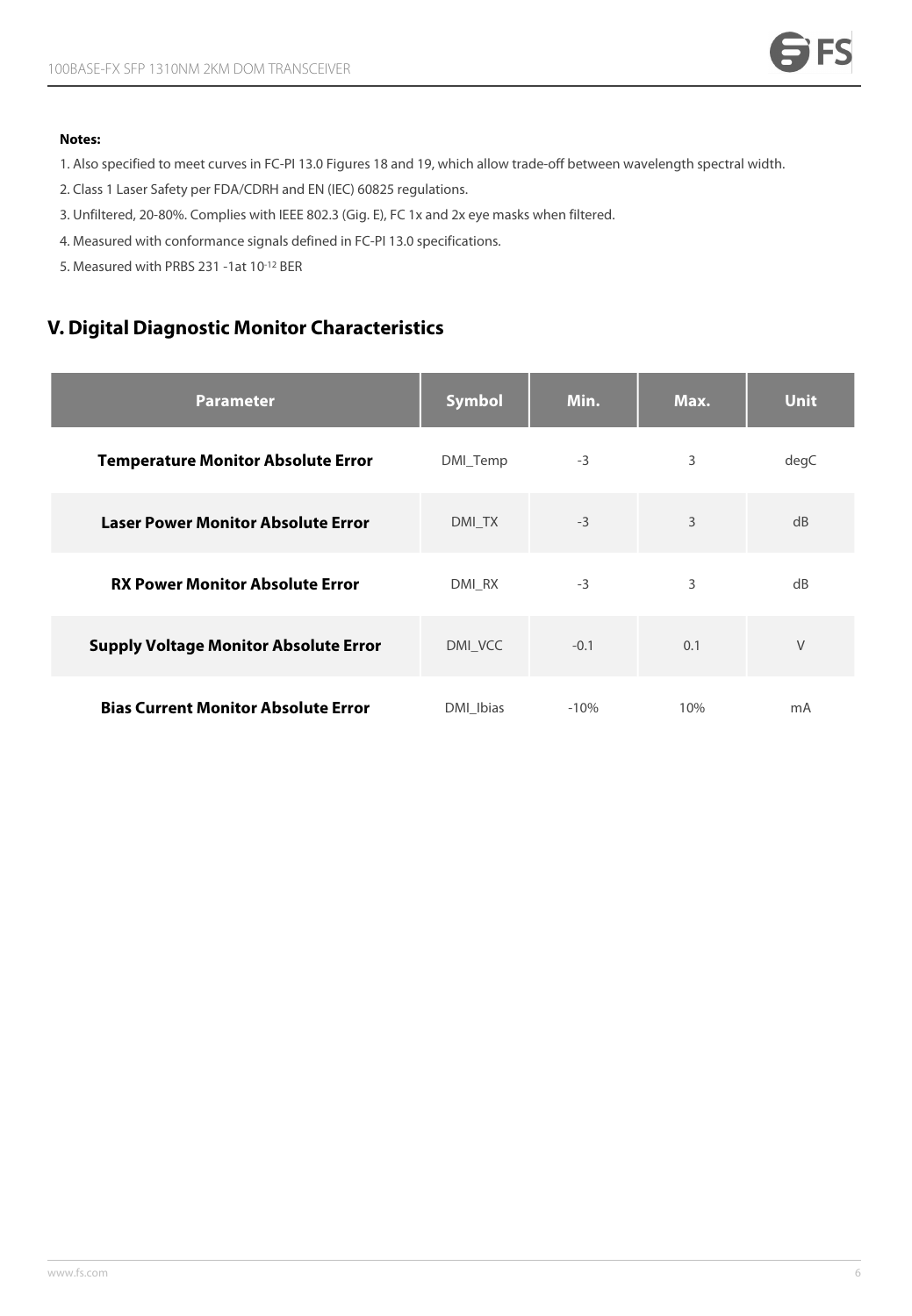### **VI. Pin Function Definitions**



Figure 1 Diagram of Host Board Connector Block Pin Numbers and Names

### **VII. Block Diagram**



Figure 2 Block Diagram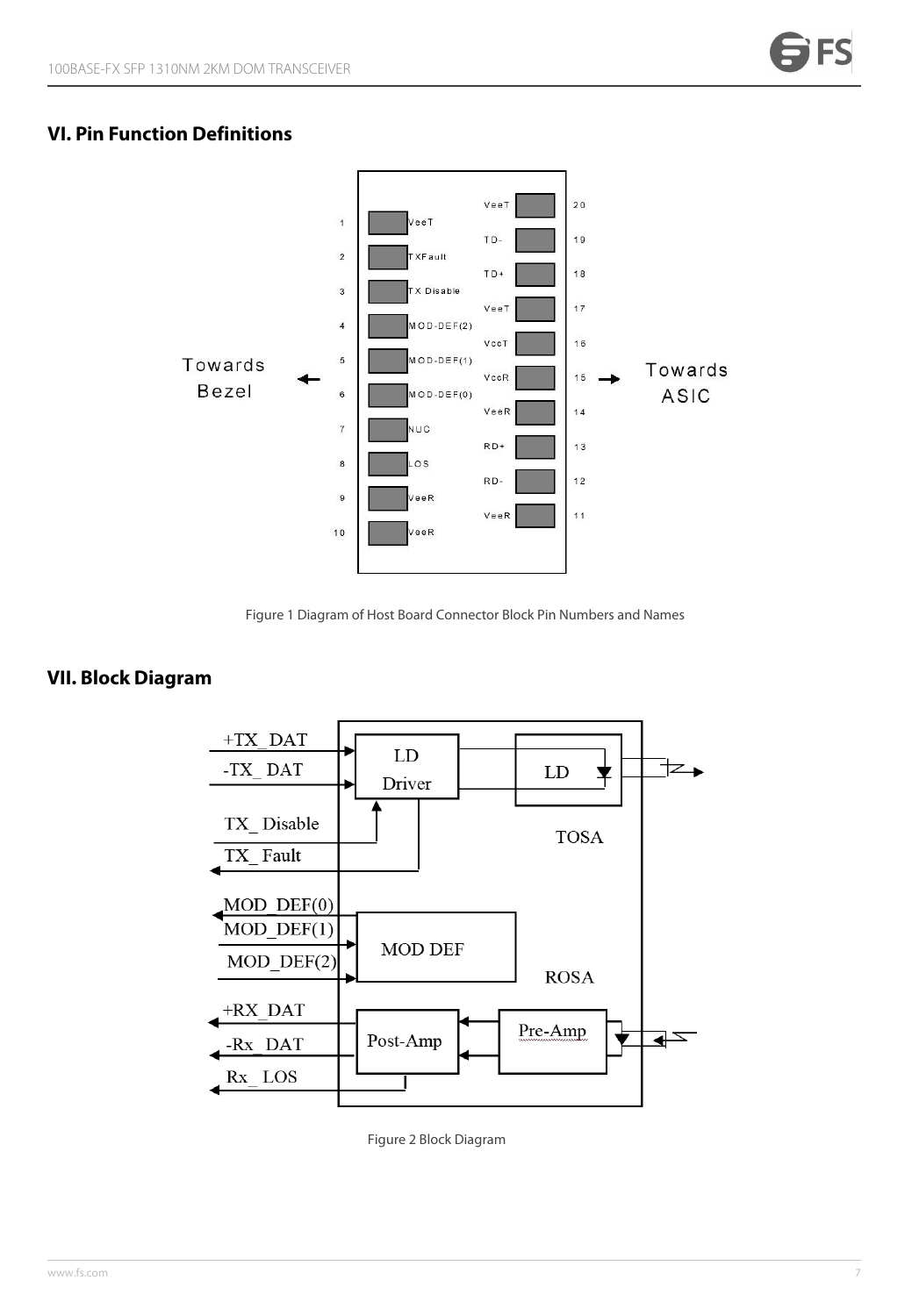## **VIII. Pin Descriptions**

| <b>Pin No</b>           | <b>Name</b>       | <b>Function</b>                     | <b>Plug Seq</b> | <b>Notes</b>   |
|-------------------------|-------------------|-------------------------------------|-----------------|----------------|
| $\mathbf{1}$            | VeeT              | <b>Transmitter Ground</b>           | $\mathbbm{1}$   | $\mathbbm{1}$  |
| $\mathbf{2}$            | <b>TX Fault</b>   | <b>Transmitter Fault Indication</b> | $\mathsf{3}$    |                |
| $\overline{\mathbf{3}}$ | <b>TX Disable</b> | <b>Transmitter Disable</b>          | $\mathsf{3}$    | $\overline{2}$ |
| $\overline{\mathbf{4}}$ | MOD-DEF2          | Module Definition                   | $\overline{2}$  | $\mathsf{3}$   |
| 5                       | MOD-DEF1          | Module Definition 1                 | $\mathsf{3}$    | $\mathsf{3}$   |
| $\bf 6$                 | MOD-DEF0          | Module Definition 0                 | $\mathsf 3$     | $\mathbf{3}$   |
| $\overline{\mathbf{z}}$ | Rate Select       | Not Connected                       | $\mathsf{3}$    | $\overline{4}$ |
| $\pmb{8}$               | LOS               | Loss of Signal                      | $\mathsf{3}$    | $\sqrt{5}$     |
| 9                       | VeeR              | Receiver Ground                     | $\mathbf{1}$    | $\mathbbm{1}$  |
| 10                      | VeeR              | Receiver Ground                     | $\,1\,$         | $\mathbbm{1}$  |
| 11                      | VeeR              | Receiver Ground                     |                 | $\mathbf{1}$   |
| $12$                    | $RD-$             | Inv. Received Data Out              | $\mathsf 3$     | $\,$ 6 $\,$    |
| 13                      | $RD+$             | Received Data Out                   | $\mathsf{3}$    | $\,$ 6 $\,$    |
| 14                      | VeeR              | Receiver Ground                     | $\mathsf{3}$    | $\,1\,$        |
| 15                      | VccR              | Receiver Power                      | $\overline{2}$  | $\,1$          |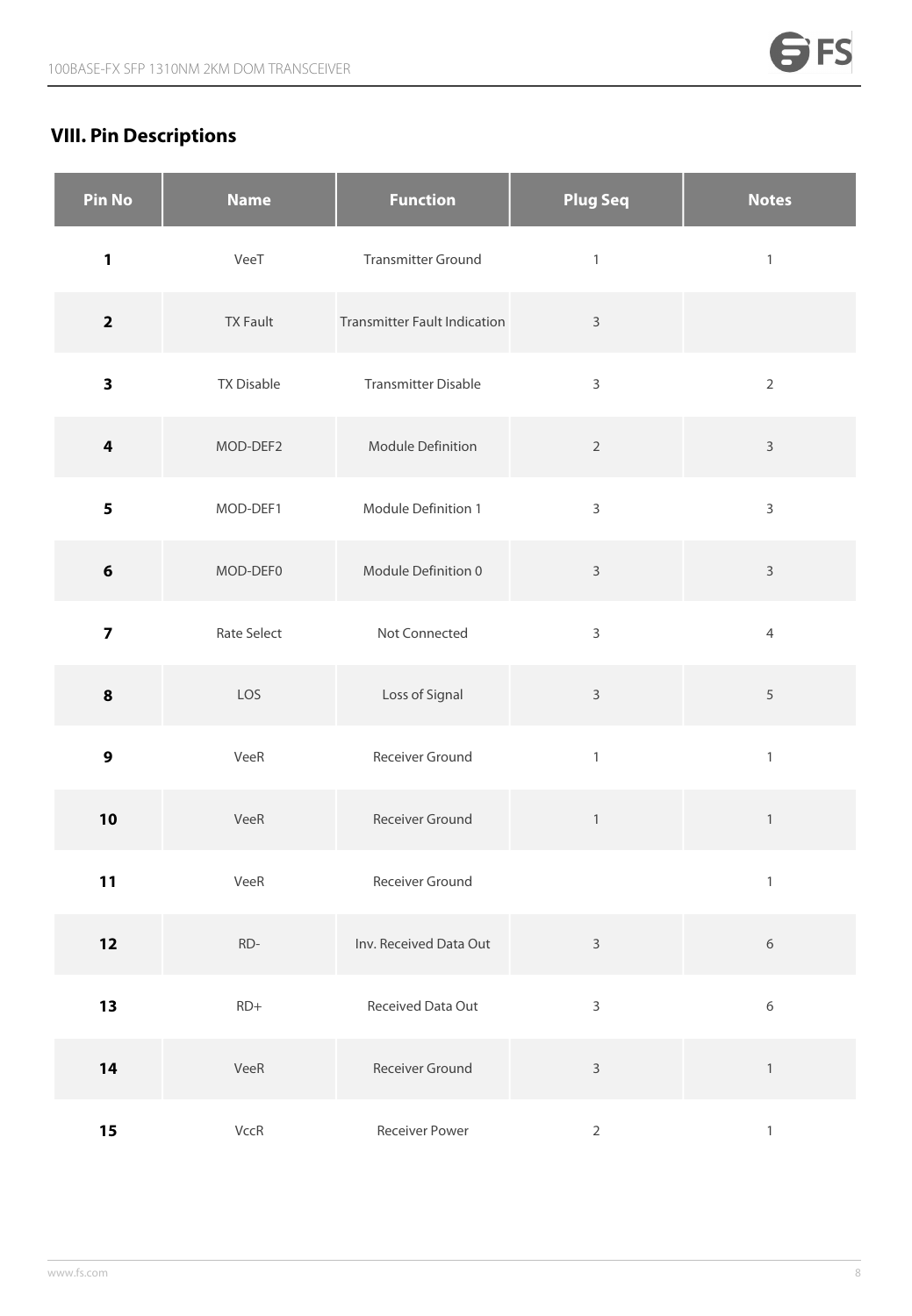| <b>Pin No</b> | <b>Name</b> | <b>Function</b>           | <b>Plug Seq</b> | <b>Notes</b> |
|---------------|-------------|---------------------------|-----------------|--------------|
| 16            | VccT        | <b>Transmitter Power</b>  | $\overline{2}$  |              |
| 17            | VeeT        | <b>Transmitter Ground</b> | 1               |              |
| 18            | $TD+$       | Transmit Data In          | 3               | 6            |
| 19            | TD-         | Inv.Transmit In           | 3               | 6            |
| 20            | VeeT        | <b>Transmitter Ground</b> |                 |              |

#### **Notes:**

1. Circuit ground is internally isolated from chassis ground.

2. Laser output disabled on TDIS >2.0V or open, enabled on TDIS <0.8V.

3. Should be pulled up with 4.7k - 10 kohms on host board to a voltage between 2.0V and 3.6V.MOD\_DEF(0) pulls line low to indicate module is plugged in.

4. Rate select is not used

5. LOS is open collector output. Should be pulled up with 4.7k – 10 kohms on host board to a voltage between 2.0V and 3.6V. Logic 0 indicates normal operation; logic 1 indicates loss of signal.

6. AC Coupled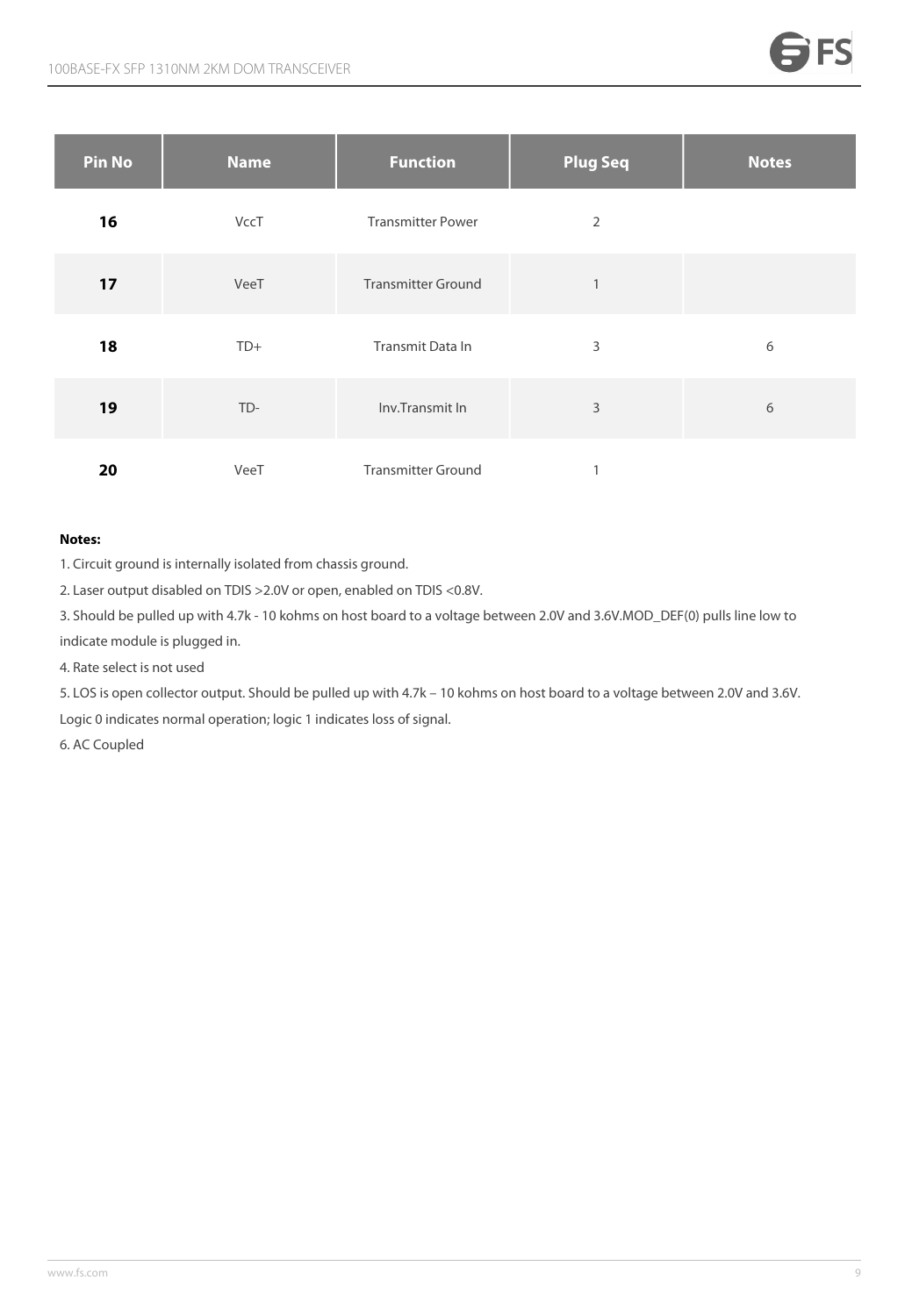### **IX. Recommended Circuit**



Figure 3. SFP Host Recommended Circuit

### **X. Serial ID Memory Contents**

| <b>Data Address</b> | <b>Length (Byte)</b> | <b>Name of Length</b> | <b>Description and Contents</b>                      |
|---------------------|----------------------|-----------------------|------------------------------------------------------|
|                     |                      | <b>Base ID Fields</b> |                                                      |
| $\mathbf 0$         | 1                    | Identifier            | Type of Serial transceiver (03h=SFP)                 |
| 1                   |                      | Reserved              | Extended identifier of type serial transceiver (04h) |
| $\overline{2}$      |                      | Connector             | Code of optical connector type(07=LC)                |
| $3 - 10$            | 8                    | Transceiver           | SONET                                                |
| 11                  |                      | Encoding              | SONETS crambled                                      |
| 12                  |                      | BR, Nominal           | Nominal baud rate, unit of 100Mbps                   |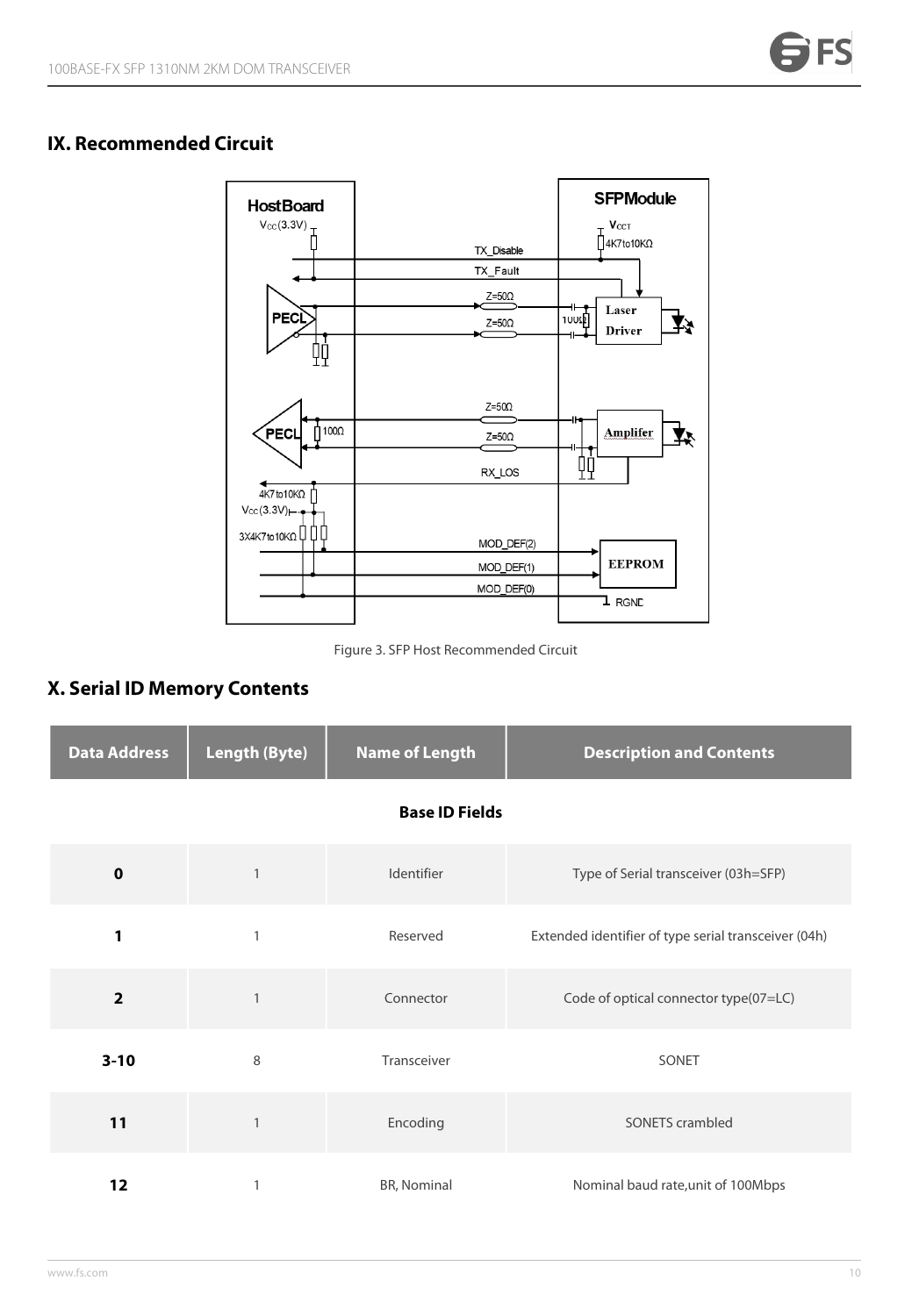| <b>Data Address</b> | <b>Length (Byte)</b> | <b>Name of Length</b> | <b>Description and Contents</b>                          |
|---------------------|----------------------|-----------------------|----------------------------------------------------------|
| 13                  | $\mathbf{1}$         | Reserved              | (0000h)                                                  |
| 14                  | $\mathbf{1}$         | Length (9um, km)      | Link length supported for 9/125um fiber, units of km     |
| 15                  | $\mathbf{1}$         | Length (9um)          | Link length supported for9/125um fiber, units of 100m    |
| 16                  | $\,1\,$              | Length (50um)         | Link length supported for 50/125um fiber, units of 10m   |
| 17                  | $\mathbf{1}$         | Length (62.5um)       | Link length supported for 62.5/125um fiber, units of 10m |
| 18                  | $\mathbf{1}$         | Length (Copper)       | Link length supported for copper, units of meters        |
| 19                  | $\mathbf{1}$         | Reserved              |                                                          |
| $20 - 35$           | 16                   | Vendor Name           | SFP vendor name                                          |
| 36                  | $\mathbf{1}$         | Reserved              |                                                          |
| 37-39               | $\mathsf 3$          | Vendor OUI            | SFP transceiver vendor OUI ID                            |
| 40-55               | 16                   | Vendor PN             | Part Number:"FSxxxxx"(ASCII)                             |
| 56-59               | $\overline{4}$       | Vendor Rev            | Revision level for part number                           |
| 60-61               | $\overline{2}$       | Wavelength            | Laser wavelength                                         |
| 62                  | $\mathbbm{1}$        | Reserved              |                                                          |
| 63                  | $\mathbbm{1}$        | CCID                  | Least significant byte of sum of data in address 0-62    |

a sa mga bagayan ng mga bagayan ng mga bagayan ng mga bagayan ng mga bagayan ng mga bagong mga bagong mga bago

**SFS**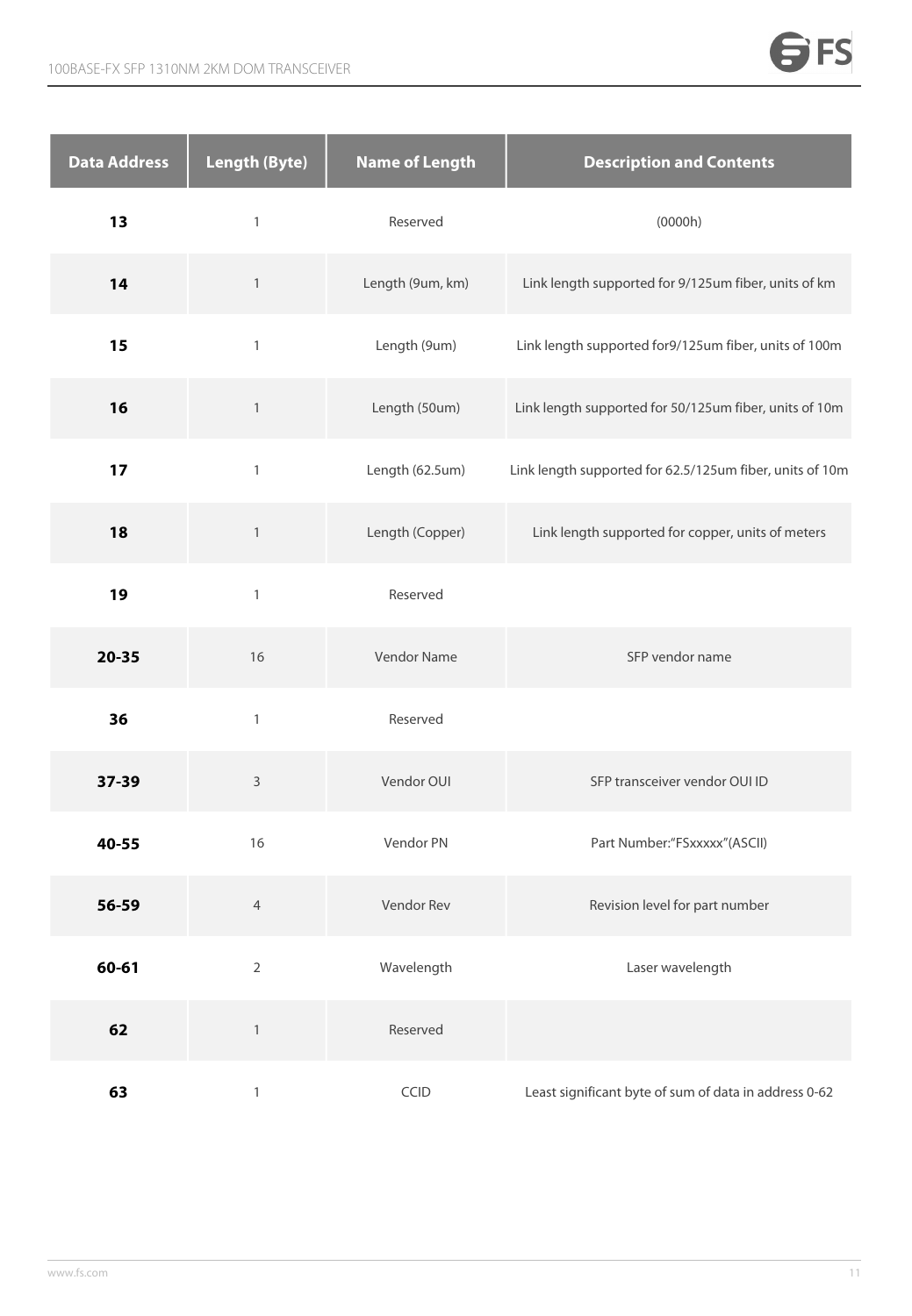| <b>Data Address</b>       | <b>Length (Byte)</b> | <b>Name of Length</b>            | <b>Description and Contents</b>                                                                        |
|---------------------------|----------------------|----------------------------------|--------------------------------------------------------------------------------------------------------|
| <b>Extended ID Fields</b> |                      |                                  |                                                                                                        |
| 64-65                     | $\sqrt{2}$           | Option                           | Indicates which optical SFP signals are implemented<br>(001Ah=LOS, TX_FAULT, TX_DISABLE all supported) |
| 66                        | $\mathbbm{1}$        | BR, Max                          | Upper bit rate margin, units of %                                                                      |
| 67                        | $\mathbf{1}$         | BR, Min                          | Lower bit rate margin, units of %                                                                      |
| 68-83                     | 16                   | Vendor SN                        | Serialnumber (ASCII)                                                                                   |
| 84-91                     | $\,8\,$              | Date Code                        | Manufacturing date code                                                                                |
| 92                        | $\mathbbm{1}$        | Diagnostic Type                  | Diagnostics                                                                                            |
| 93                        | $\mathbf{1}$         | <b>Enhanced Options</b>          | Diagnostics                                                                                            |
| 94                        | $\mathbf{1}$         | SFF-8472                         | Diagnostics                                                                                            |
| 95                        | $\mathbf{1}$         | <b>CCEX</b>                      | Check code for the extended ID Fields<br>(addresses 64 to 94)                                          |
|                           |                      | <b>Vendor Specific ID Fields</b> |                                                                                                        |

| 96-127 | ے ر | Readable | Vendor specificdate, read only |  |
|--------|-----|----------|--------------------------------|--|
|--------|-----|----------|--------------------------------|--|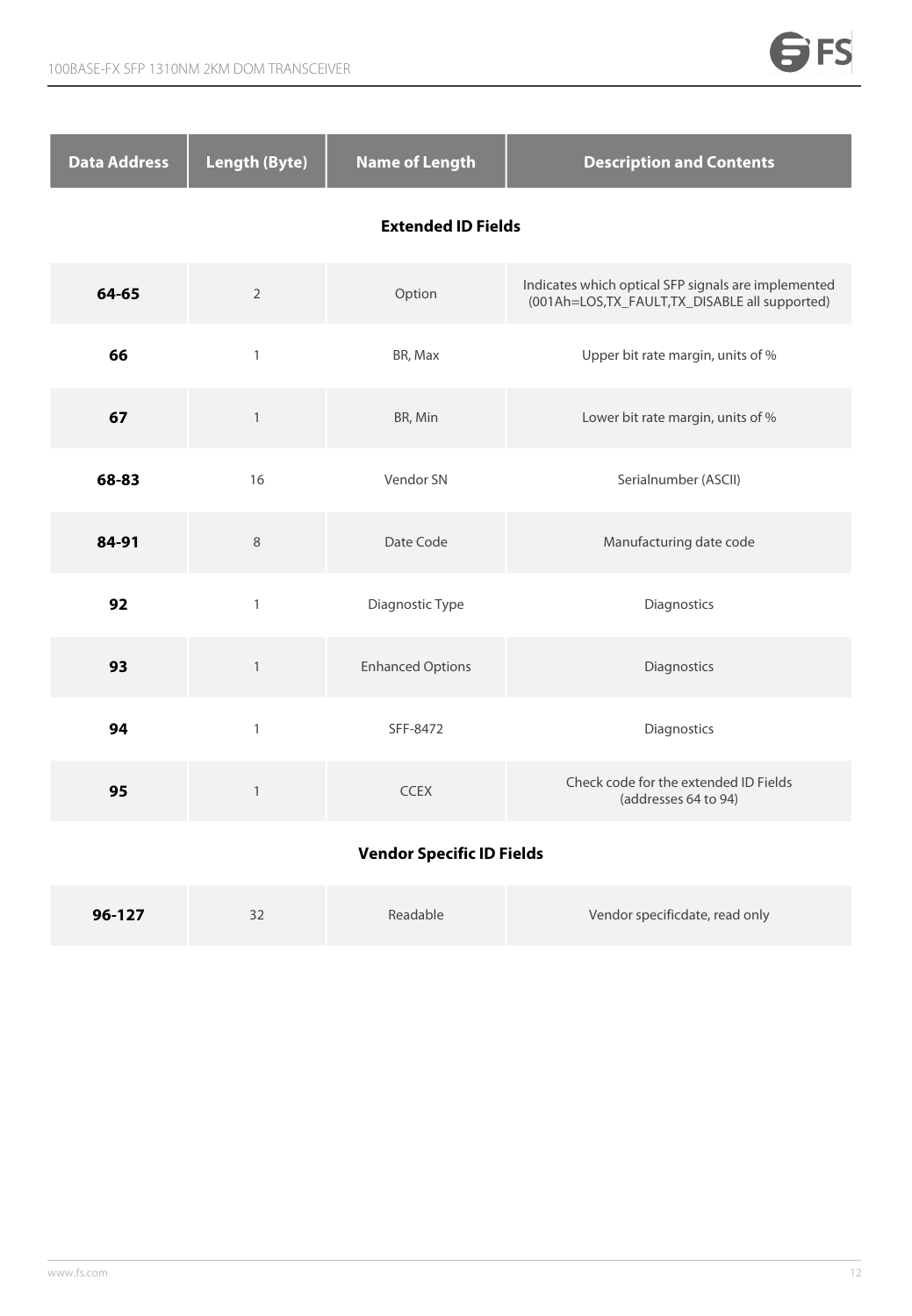### **XI. Diagnostics Memory Contents (A2h)**

| <b>Data Address</b> | <b>Length (Byte)</b> | <b>Name of Length</b>                       | <b>Description and Contents</b>                                       |
|---------------------|----------------------|---------------------------------------------|-----------------------------------------------------------------------|
|                     |                      | <b>Diagnostic and Control/Status Fields</b> |                                                                       |
| $0 - 39$            | 40                   | A/W Thresholds                              | Diagnostic Flag Alarmand Warning Thresholds                           |
| 40-55               | 16                   | Unallocated                                 |                                                                       |
| 56-91               | 16                   | <b>Ext Cal Constants</b>                    | Diagnostic Calibration Constants for Optional External<br>Calibration |
| 92-94               | 3                    | Unallocated                                 |                                                                       |
| 95                  | $\mathbf{1}$         | CC_DMI                                      | Check Code for Base Diagnostic Fields<br>(addresses 0 to 94)          |
| 96-105              | 10                   | Diagnostics                                 | Diagnostic Monitor Data<br>(internally orexternally calibrated)       |
| 106-109             | $\overline{4}$       | Unallocated                                 |                                                                       |
| 110                 | $\mathbf{1}$         | Status/Control                              | <b>Optional Status and Control Bits</b>                               |
| 111                 | $\mathbf{1}$         | Reserved                                    | Reserved for SFF-8079                                                 |
| 112-113             | $\overline{2}$       | Alarm Flags                                 | Diagnostic Alarm Flag Status Bits                                     |
| 114-115             | $\overline{2}$       | Unallocated                                 |                                                                       |
| 116-117             | $\overline{2}$       | <b>Warning Flags</b>                        | <b>Diagnostic Warning Flag Status Bits</b>                            |
| 118-119             | $\overline{2}$       | ExtStatus/Control                           | <b>Extended Module Control and Status Bytes</b>                       |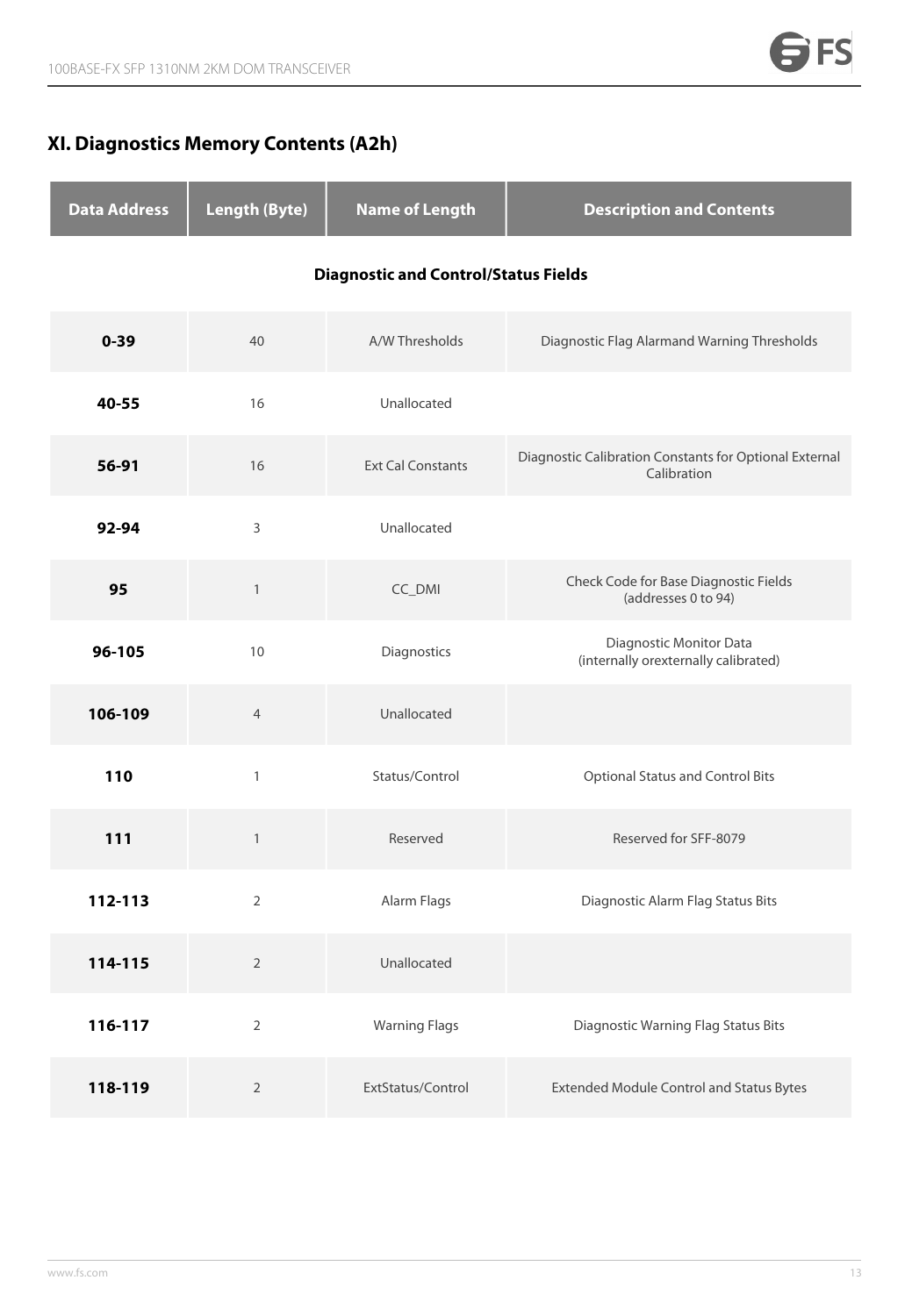| <b>Data Address</b> | <b>Length (Byte)</b> | <b>Name of Length</b>     | <b>Description and Contents</b>   |
|---------------------|----------------------|---------------------------|-----------------------------------|
|                     |                      | <b>General Use Fields</b> |                                   |
| 120-127             | 8                    | Vendor Specific           | Vendor specific memory addresses  |
| 128-247             | 120                  | User EEPROM               | User writable non-volatile memory |
| 248-255             | 8                    | Vendor Control            | Vendor specific control addresses |

### **XII. References**

1.Small Form-factor Pluggable (SFP) Transceiver Multi-source Agreement (MSA) September 14, 2000.

2. Bellcore GR-253 and ITU-T G.957 Specifications.

### **XIII. Mechanical Outline**

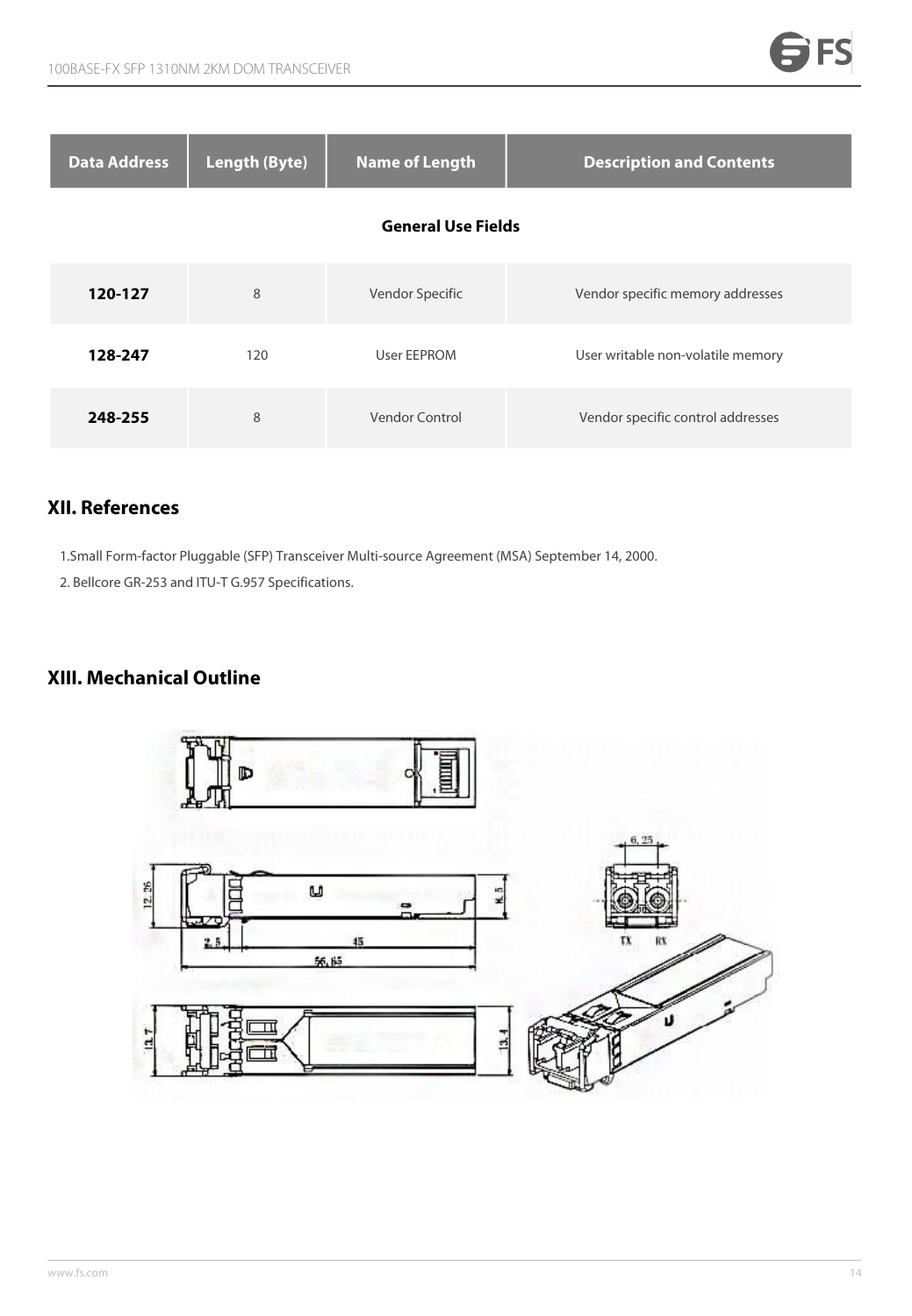### **Test Center**

### **I. Compatibility Testing**

Each fiber optical transceiver has been tested in host device on site in FS Assured Program to ensure full compatibility with over 200 vendors.



Cisco Catalyst C9500-24Y4C



Cisco MS425-16



Brocade VDX 6940-144S



Dell EMC Networking Z9100-ON





Force⑩tm S60-44T <br>
HUAWEI S6720-30L-HI-24S

Above is part of our test bed network equipment. For more information, please click the [Test](https://img-en.fs.com/file/compatibility_list/transceivers-supported-on-switches.pdf) Bed PDF. It will be updated in real time as we expand our portfolio.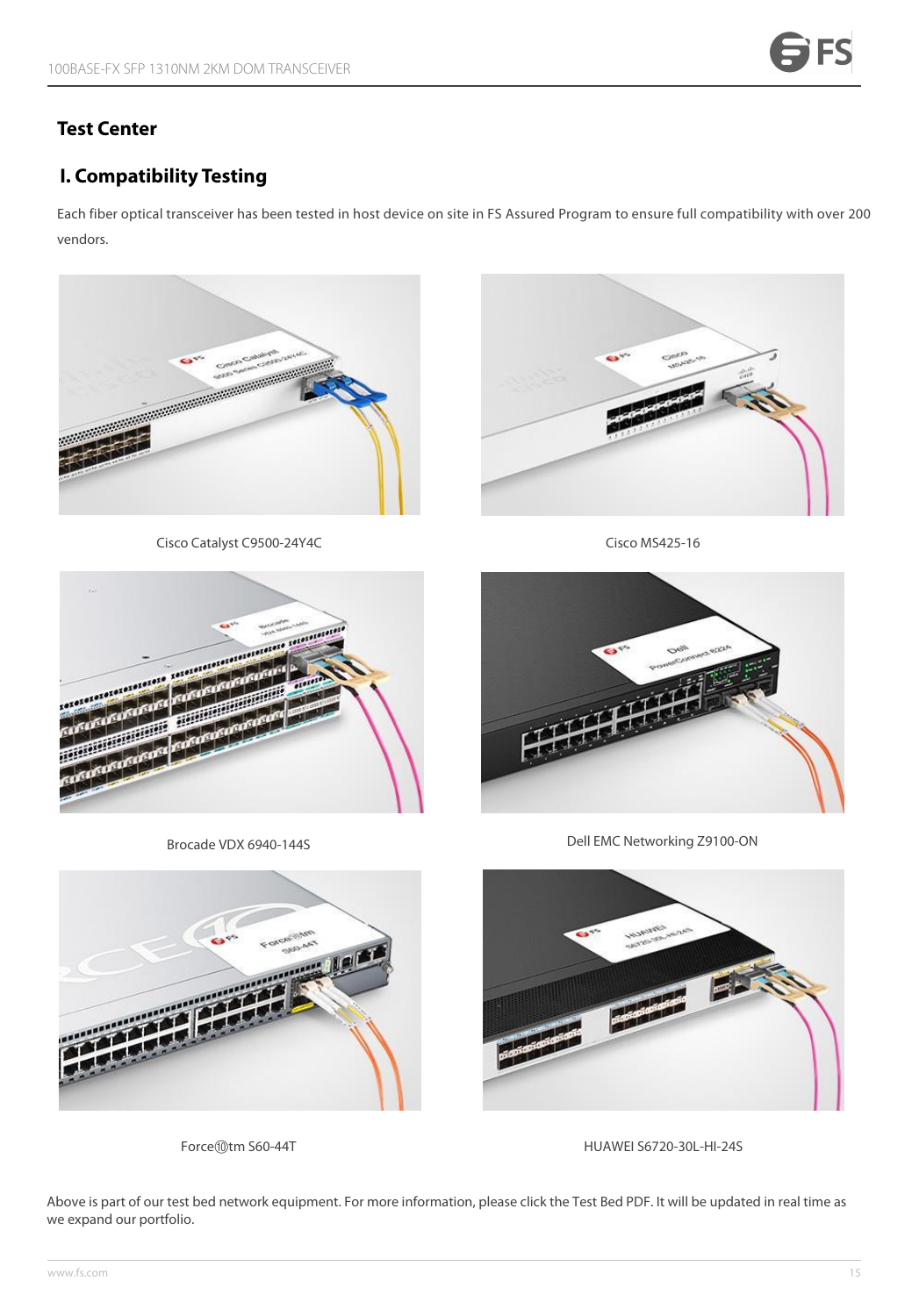### **II. Performance Testing**

Each fiber optical transceiver has been fully tested in FSAssured Program equipped with world's most advanced analytical equipment to ensure that our transceivers work perfectly on your device.



### 1. TX/RX Signal Quality Testing

Equipped with the all-in-one tester integrated 4ch BERT & sampling oscilloscope, and variable optical attenuator to ensure the input and output signal quality.

- · Eye Pattern Measurements: Jitter, Mask Margin, etc
- Average Output Power
- $\bullet$  OMA
- Extinction Ratio
- Receiver Sensitivity
- BER Curve

#### 2. Reliability and Stability Testing

Subject the transceivers to dramatic changes in temperature on the thermal shock chamber to ensure reliability and stability of the transceivers.

- Commercial: 0 °C to 70 °C
- Extended: -5 °C to 85 °C
- Industrial: -40 °C to 85 °C





#### 3. Transfer Rate and Protocol Testing

Test the actual transfer data rate and the transmission ability under different protocols with Network Master Pro.

- Ethernet
- Fibre Channel
- · SDH/SONET
- $\cdot$  CPRI

#### 4. Optical Spectrum Evaluation

Evaluate various important parameters with the Optical Spectrum Analyzer to meet the industry standards.

- Center Wavelength, Level
- · OSNR
- · SMSR
- · Spectrum Width

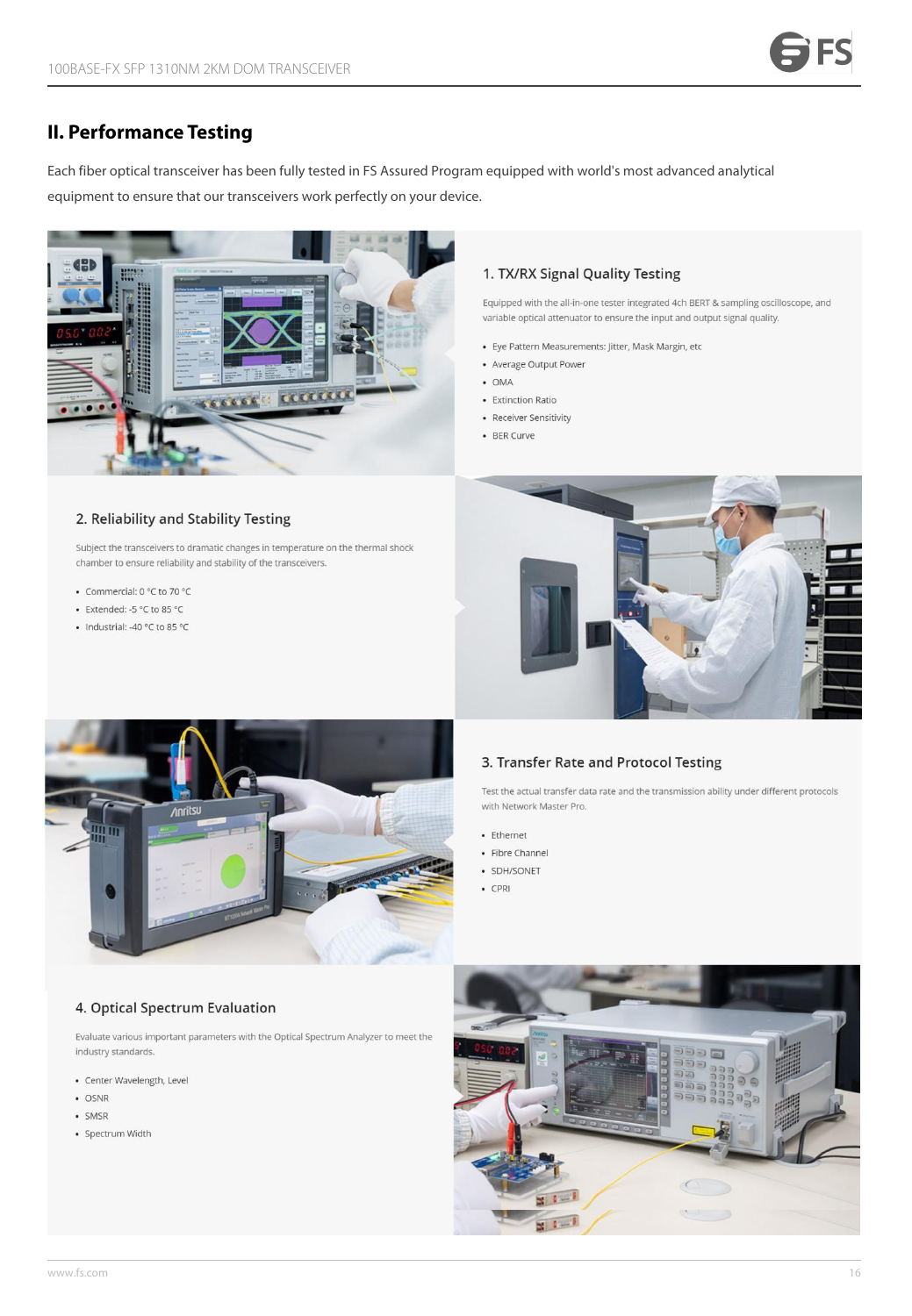### **Order Information**

|  | <b>Part Number</b> | <b>Description</b>                                                      |
|--|--------------------|-------------------------------------------------------------------------|
|  | SFP-FB-GE-T        | SFP, 100BASE-T, 100m, RJ-45, 0 to 70°C (COM), SGMII                     |
|  | SFP-100FX-31       | SFP, 100BASE-FX, 1310nm, MMF, 2km, LC, 0 to 70°C (COM), DOM             |
|  | SFP-GE-100FX       | SFP, 100BASE-FX, 1310nm, MMF, 2km, LC, 0 to 70°C (COM), DOM, SGMII      |
|  | SFP-100LX-31       | SFP, 100BASE-LX, 1310nm, SMF, 10km, LC, 0 to 70°C (COM), DOM            |
|  | SFP-FE-BX          | SFP, 100BASE-BX, 1310nm-TX/1550nm-RX, SMF, 10km, LC, 0 to70°C(COM), DOM |
|  | SFP-FE-BX          | SFP, 100BASE-BX, 1550nm-TX/1310nm-RX, SMF, 10km, LC, 0 to70°C(COM), DOM |
|  | SFP-100LX-31       | SFP, 100BASE-LX, 1310nm, SMF, 15km, LC, 0 to 70°C (COM), DOM            |
|  | SFP-FE-BX          | SFP, 100BASE-BX, 1310nm-TX/1550nm-RX, SMF, 20km, LC, 0 to70°C(COM), DOM |
|  | SFP-FE-BX          | SFP, 100BASE-BX, 1550nm-TX/1310nm-RX, SMF, 20km, LC, 0 to70°C(COM), DOM |
|  | SFP-100EX-31       | SFP, 100BASE-EX, 1310nm, SMF, 40km, LC, 0 to70°C(COM), DOM              |
|  | SFP-100ZX-55       | SFP, 100BASE-ZX, 1550nm, SMF, 80km, LC, 0 to70°C(COM), DOM              |

### **Note:**

100BASE SFP transceiver module is individually tested on corresponding equipment such as Cisco, Arista, Juniper, Dell, Brocade and other brands, and passes the monitoring of FS.COM intelligent quality control system.